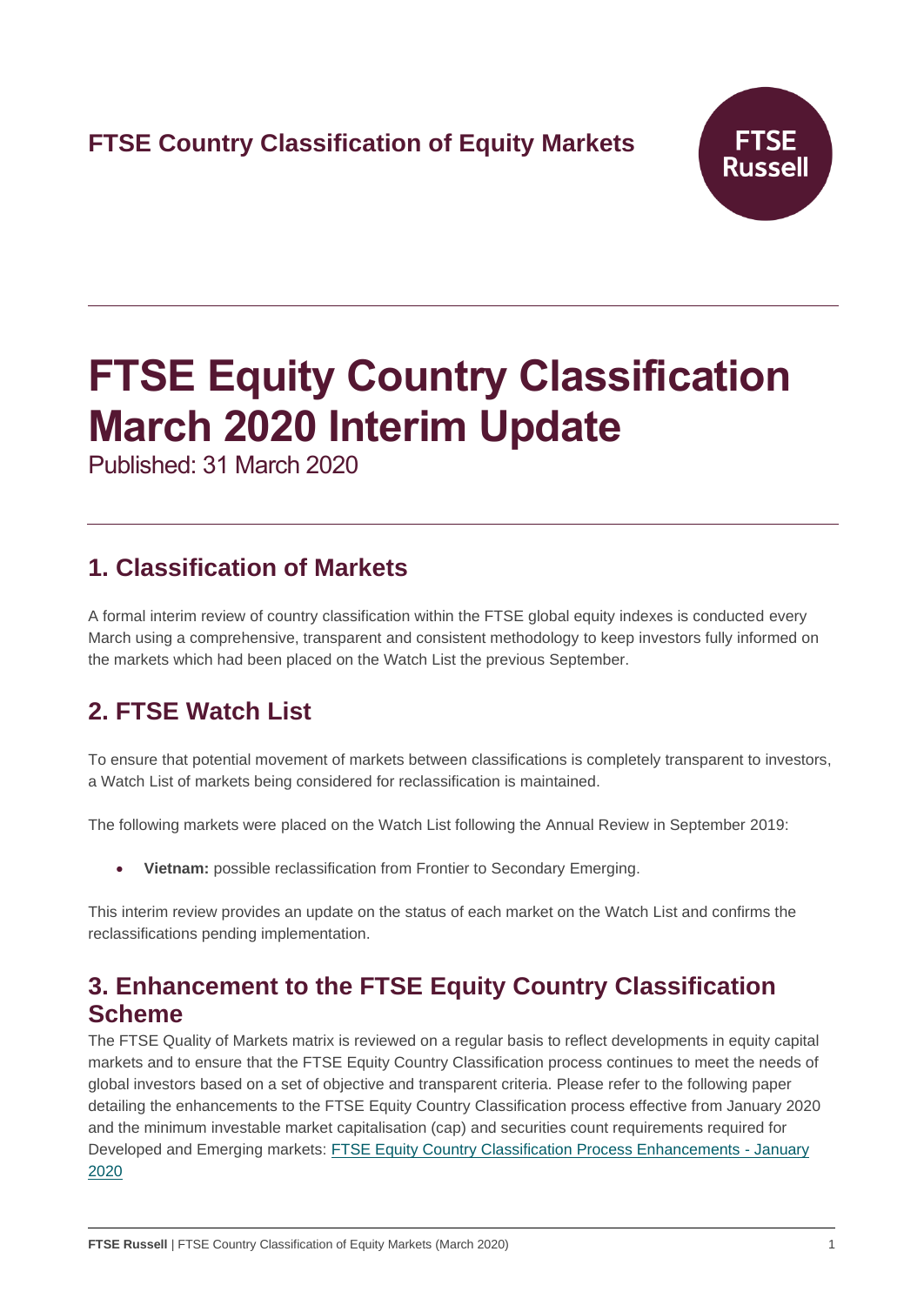# **4. Progress of Watch List markets since September 2019**

### **Secondary Emerging Watch List**

#### **Vietnam**

Vietnam was added to the Watch List in September 2018 for possible reclassification to Secondary Emerging market status. Vietnam continues not to meet the "Settlement Cycle (DvP)" criterion which is currently rated as 'Restricted', due to the market practice of conducting a pre-trading check to ensure the availability of funds prior to trade execution. Since by default, the market does not experience failed trades, the "Settlement – Rare incidence of failed trades" criterion is unrated.

Additionally, improvements are sought firstly with regard to the registration of new accounts, where market practice can extend the registration process and also with regard to the introduction of an efficient mechanism to facilitate trading between non-domestic investors in securities that have reached, or are approaching, their foreign ownership limit.

FTSE Russell continues to engage with the Vietnam market authorities as they implement reforms aimed at developing the capital market.

Vietnam is retained on the Watch List as a Frontier market and will be reviewed for possible reclassification as a Secondary Emerging market, within the FTSE Country Classification scheme at the Annual Review in September 2020.

### **5. Changes to the FTSE Country Classification status of other markets**

#### **Argentina**

Following the continued imposition of capital controls, FTSE Russell announced that, effective from September 2020, Argentina would be reclassified from Frontier to Unclassified market status subject to existing capital controls not being removed by 28 September 2020. Further details are available in the following notification: Argentina - Treatment in [FTSE Russell Indexes](https://research.ftserussell.com/products/index-notices/home/getnotice/?id=2595359)

#### **Peru**

There is currently one Peruvian stock in the FTSE Global All Cap index and consequently Peru fails to meet the new minimum investable market cap and securities count requirement criterion. As a result, Peru will be reclassified from Secondary Emerging to Frontier market status effective from September 2020.

#### **Romania**

Further to the September 2019 FTSE Equity Country Classification Annual Review, Romania will be reclassified from Frontier to Secondary Emerging market status with effect from September 2020. However, Romanian securities will only be added to the FTSE Global Equity Index Series (GEIS) if a minimum of two securities meet the FTSE Global All Cap Index eligibility requirements based on data as at 30 June 2020. This decision has been taken to avoid unnecessary costs associated with the opening of Romanian securities accounts and the potential for subsequent flip-flop turnover in the FTSE GEIS indexes should Romania fail to meet the new country classification requirements and be re-added to the Watch List at a subsequent country classification review. This decision reflects feedback from the FTSE Russell advisory committees.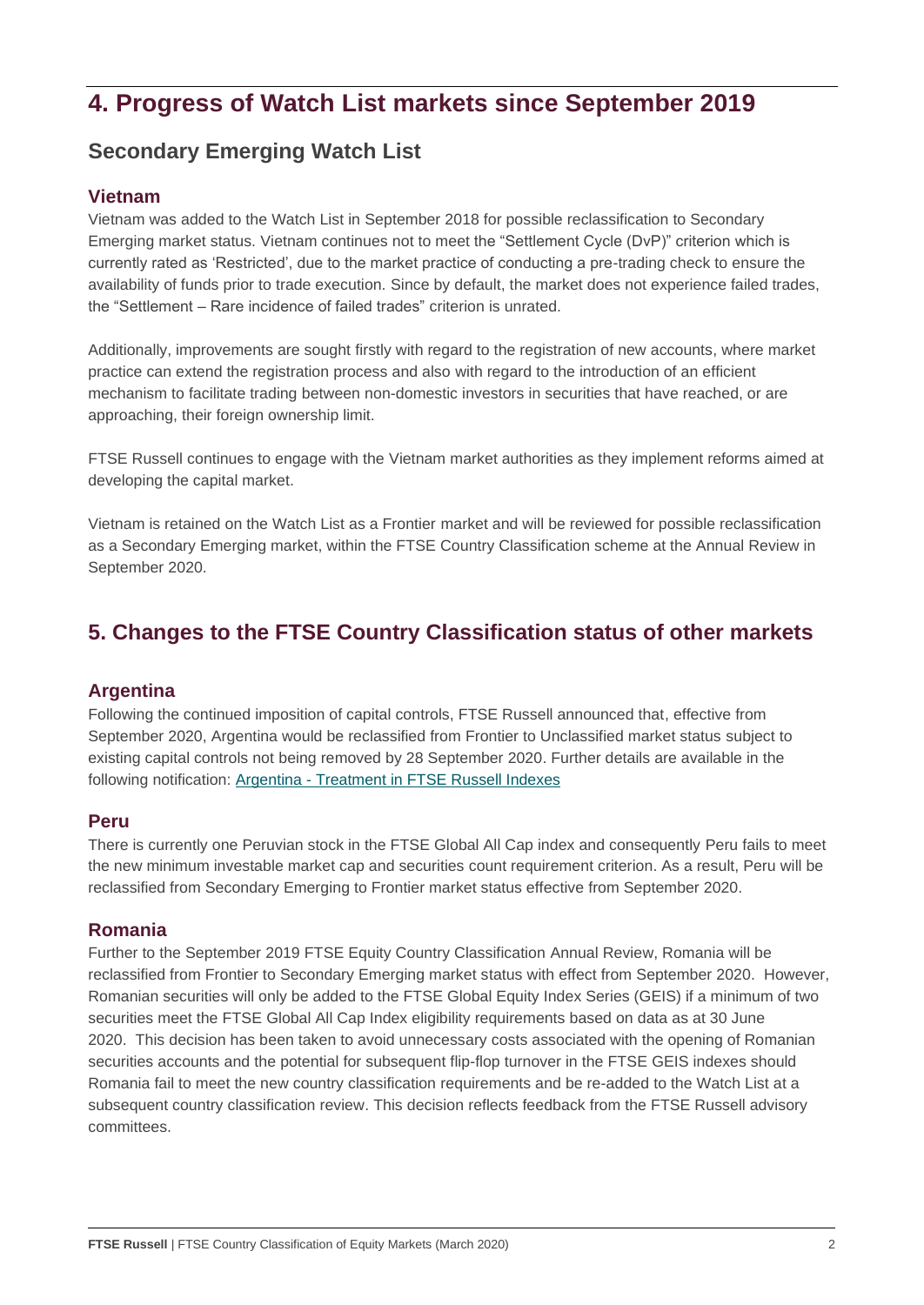# **6. Confirmed reclassifications pending implementation**

- **Argentina**: reclassification from Frontier to Unclassified effective in one tranche from September 2020, subject to existing capital controls not being removed by 28 September 2020.
- **Peru**: reclassification from Secondary Emerging to Frontier market status, effective in one tranche from September 2020.
- **Romania:** reclassification from Frontier to Secondary Emerging market status, effective in one tranche from September 2020. Romanian securities will be deleted from the FTSE Frontier Index Series. However, Romanian securities will only be included in FTSE GEIS subject to a minimum of two securities meeting the FTSE Global All Cap Index eligibility screens based on data as at 30 June 2020.
- **Tanzania**: reclassification from Unclassified to Frontier market status, effective in one tranche from September 2020.

The below table illustrates the index inclusion dates of the confirmed country classification changes:

| <b>Market</b>  | <b>Reclassification</b>                                      | <b>June 2020</b> | September 2020 |
|----------------|--------------------------------------------------------------|------------------|----------------|
| China A Share* | Unclassified to Secondary Emerging<br>extended to 4 Tranches | Tranche 4        |                |
| Saudi Arabia*  | Unclassified to Secondary Emerging<br>extended to 6 Tranches | Tranche 6        |                |
| Argentina**    | Frontier to Unclassified                                     | ۰                | 100%           |
| Peru           | Secondary Emerging to Frontier in 1<br>Tranche               | ۰                | 100%           |
| Romania***     | Frontier to Secondary Emerging in 1<br>Tranche               | ۰                | 100%           |
| Tanzania       | Frontier in 1 Tranche                                        | ۰                | 100%           |

\*China A Share and Saudi Arabia transition to Secondary Emerging to be completed in June 2020: [\(China A FAQ\)](https://research.ftserussell.com/products/downloads/FTSE_FAQ_Document_China_A.pdf) ; [\(Saudi Arabia FAQ\)](https://research.ftserussell.com/products/downloads/FTSE_FAQ_Document_Saudi_Arabia.pdf) \*\*Argentina to be reclassified from Frontier to Unclassified subject to capital controls not being removed by 28 September 2020 \*\*\*Romania to be reclassified from Frontier to Secondary Emerging. Romanian securities will be deleted from the FTSE Frontier Index Series. However, Romanian securities will only be included in FTSE GEIS subject to a minimum of two securities meeting the FTSE Global All Cap Index eligibility screens based on data as at 30 June 2020.

An FAQ supporting the reclassification of Romania is available here: [https://www.ftserussell.com/equity](https://www.ftserussell.com/equity-country-classification)[country-classification](https://www.ftserussell.com/equity-country-classification)

# **7. The March 2020 Watch List is as follows:**

- **Argentina**: possible reclassification from Frontier to Unclassified subject to capital controls not being removed by 28 September 2020
- **Vietnam**: possible reclassification from Frontier to Secondary Emerging.

For more information please visit: <https://www.ftserussell.com/equity-country-classification>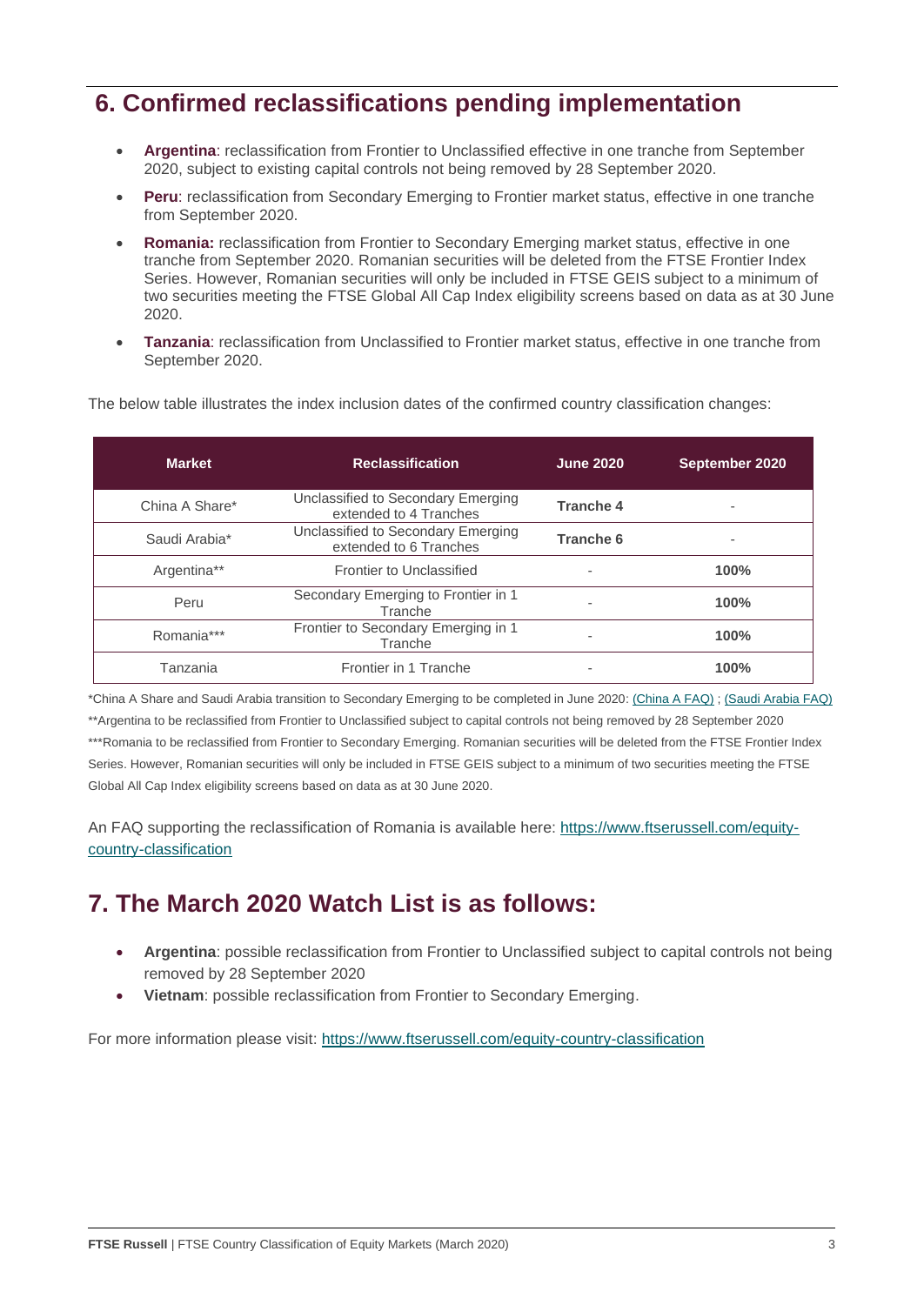| <b>Developed</b>   | <b>Advanced Emerging</b> | <b>Secondary Emerging</b> | <b>Frontier</b> |
|--------------------|--------------------------|---------------------------|-----------------|
| Australia          | <b>Brazil</b>            | Chile                     | Argentina***    |
| Austria            | Czech Republic           | China*                    | <b>Bahrain</b>  |
| Belgium/Luxembourg | Greece                   | Colombia                  | Bangladesh      |
| Canada             | Hungary                  | Egypt                     | <b>Botswana</b> |
| Denmark            | Malaysia                 | India                     | <b>Bulgaria</b> |
| Finland            | Mexico                   | Indonesia                 | Côte d'Ivoire   |
| France             | South Africa             | Kuwait                    | Croatia         |
| Germany            | Taiwan                   | Pakistan                  | Cyprus          |
| Hong Kong          | Thailand                 | Peru****                  | Estonia         |
| Ireland            | Turkey                   | Philippines               | Ghana           |
| Israel             |                          | Qatar                     | Iceland         |
| Italy              |                          | Russia                    | Jordan          |
| Japan              |                          | Saudi Arabia**            | Kazakhstan      |
| Netherlands        |                          | UAE                       | Kenya           |
| New Zealand        |                          |                           | Latvia          |
| Norway             |                          |                           | Lithuania       |
| Poland             |                          |                           | Macedonia       |
| Portugal           |                          |                           | Malta           |
| Singapore          |                          |                           | Mauritius       |
| South Korea        |                          |                           | Morocco         |
| Spain              |                          |                           | Nigeria         |
| Sweden             |                          |                           | Oman            |
| Switzerland        |                          |                           | Palestine       |
| UK                 |                          |                           | Romania*****    |
| <b>USA</b>         |                          |                           | Serbia          |
|                    |                          |                           | Slovakia        |
|                    |                          |                           | Slovenia        |
|                    |                          |                           | Sri Lanka       |
|                    |                          |                           | Tunisia         |
|                    |                          |                           | Vietnam         |
|                    |                          |                           | ******Tanzania  |

\* Includes the Phase 1 inclusion of China A Shares to Secondary Emerging market status to be completed by June 2020 [\(China A FAQ\)](https://research.ftserussell.com/products/downloads/FTSE_FAQ_Document_China_A.pdf)

\*\* Saudi Arabia reclassification to Secondary Emerging market status to be completed by June 202[0 \(Saudi Arabia FAQ\)](https://research.ftserussell.com/products/downloads/FTSE_FAQ_Document_Saudi_Arabia.pdf)

\*\*\* Argentina to be reclassified from Frontier to Unclassified, effective from September 2020 (subject to existing capital controls not being removed by 28 September 2020)

\*\*\*\* Peru to be reclassified from Secondary Emerging to Frontier market status effective in conjunction with the September 2020 annual review of the FTSE Frontier Index Series

\*\*\*\*\* Romania to be reclassified from Frontier to Secondary Emerging, effective from September 2020. Romanian securities will be deleted from the FTSE Frontier Index Series. However, Romanian securities will only be included in FTSE GEIS subject to a minimum of two securities meeting the FTSE Global All Cap Index eligibility screens based on data as at 30 June 2020.

\*\*\*\*\*\* Tanzania to be reclassified as Frontier, effective in conjunction with the September 2020 annual review of the FTSE Frontier Index Series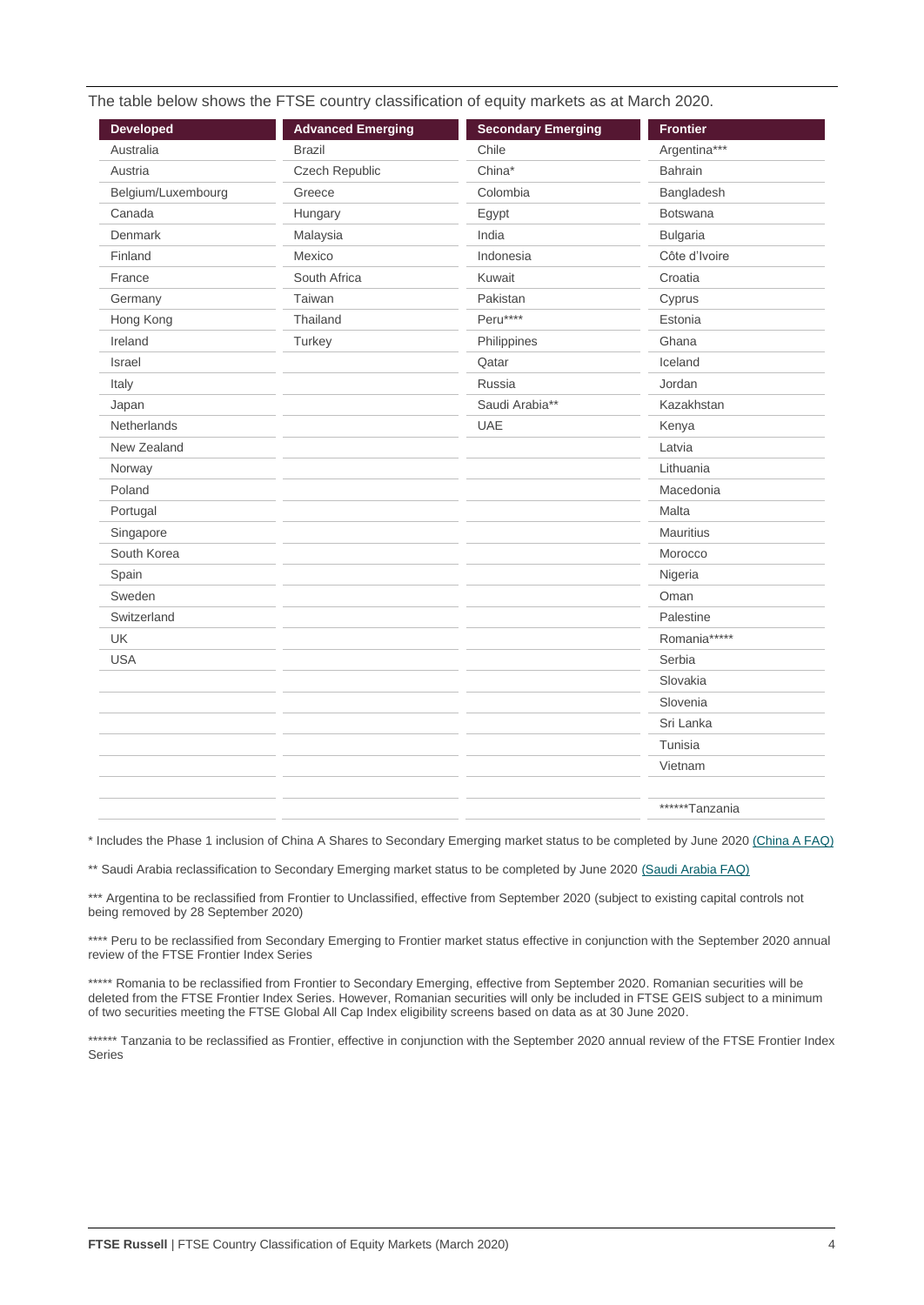### **Developed, Advanced and Secondary Emerging markets matrix**

(Source: FTSE Russell as at March 2020. Past performance is no guarantee of future results. Please see disclaimer for important legal information).

|                      |                        |            |           |                   |                  | <b>SEGMENTS</b>    |                        |                |                                                                                                                                                                                                                                                  |                        |                        |                 | <b>AMERICAS</b><br><b>ASIA PACIFIC</b> |                         |                        |                    |                                     |           |                        |                                                                          |                               |                               |                        | <b>EUROPE</b>                   |           |           |           |                 |                        |                       |                        |                                                |                        |                  |                        |                  | <b>MEA</b>         |                        |                                  |           |                          |                  |                 |                                                               |           |                      |
|----------------------|------------------------|------------|-----------|-------------------|------------------|--------------------|------------------------|----------------|--------------------------------------------------------------------------------------------------------------------------------------------------------------------------------------------------------------------------------------------------|------------------------|------------------------|-----------------|----------------------------------------|-------------------------|------------------------|--------------------|-------------------------------------|-----------|------------------------|--------------------------------------------------------------------------|-------------------------------|-------------------------------|------------------------|---------------------------------|-----------|-----------|-----------|-----------------|------------------------|-----------------------|------------------------|------------------------------------------------|------------------------|------------------|------------------------|------------------|--------------------|------------------------|----------------------------------|-----------|--------------------------|------------------|-----------------|---------------------------------------------------------------|-----------|----------------------|
|                      |                        |            |           |                   |                  |                    |                        |                |                                                                                                                                                                                                                                                  |                        |                        |                 |                                        |                         |                        |                    |                                     |           |                        |                                                                          |                               |                               |                        |                                 |           |           |           |                 |                        |                       |                        |                                                |                        |                  |                        |                  |                    |                        |                                  |           |                          |                  |                 |                                                               |           |                      |
|                      |                        |            |           |                   |                  |                    |                        |                |                                                                                                                                                                                                                                                  |                        |                        |                 |                                        |                         |                        |                    |                                     |           |                        |                                                                          |                               |                               |                        |                                 |           |           |           |                 |                        |                       |                        |                                                |                        |                  |                        |                  |                    |                        |                                  |           |                          |                  |                 |                                                               |           |                      |
|                      |                        |            |           |                   |                  |                    |                        |                |                                                                                                                                                                                                                                                  |                        |                        |                 |                                        |                         |                        |                    |                                     |           |                        |                                                                          |                               |                               |                        |                                 |           |           |           |                 |                        |                       |                        |                                                |                        |                  |                        |                  |                    |                        |                                  |           |                          |                  |                 |                                                               |           |                      |
|                      |                        |            |           |                   |                  |                    |                        |                |                                                                                                                                                                                                                                                  |                        |                        |                 |                                        |                         |                        |                    |                                     |           |                        |                                                                          |                               |                               |                        |                                 |           |           |           |                 |                        |                       |                        |                                                |                        |                  |                        |                  |                    |                        |                                  |           |                          |                  |                 |                                                               |           |                      |
|                      |                        |            |           |                   |                  |                    |                        |                |                                                                                                                                                                                                                                                  |                        |                        |                 |                                        |                         |                        |                    |                                     |           |                        |                                                                          |                               |                               |                        |                                 |           |           |           |                 |                        |                       |                        |                                                |                        |                  |                        |                  |                    |                        |                                  |           |                          |                  |                 |                                                               |           |                      |
|                      |                        |            |           |                   |                  |                    |                        |                |                                                                                                                                                                                                                                                  |                        |                        |                 |                                        |                         |                        |                    |                                     |           |                        |                                                                          |                               |                               |                        |                                 |           |           |           |                 |                        |                       |                        |                                                |                        |                  |                        |                  |                    |                        |                                  |           |                          |                  |                 |                                                               |           |                      |
|                      |                        |            |           |                   |                  |                    |                        |                |                                                                                                                                                                                                                                                  |                        |                        |                 |                                        |                         |                        |                    |                                     |           |                        |                                                                          |                               |                               |                        |                                 |           |           |           |                 |                        |                       |                        |                                                |                        |                  |                        |                  |                    |                        |                                  |           |                          |                  |                 |                                                               |           |                      |
|                      |                        |            |           |                   |                  |                    |                        |                | All-World Asia Pacific ex Japan, Australia, New Zealand, India &<br>All-World Asia ex Japan, Hong Kong, Australia & New Zealand<br>All-World Asia Pacific ex Japan, Australia & New Zealand<br>All-World Asia Pacific ex Japan, India & Pakistan |                        |                        |                 |                                        |                         |                        |                    |                                     |           |                        | Developed Europe ex Eurozone ex UK<br>All-World Europe ex Eurozone ex UK |                               |                               |                        |                                 |           |           |           |                 |                        |                       |                        |                                                |                        |                  |                        |                  |                    |                        |                                  |           |                          |                  |                 |                                                               |           |                      |
|                      |                        |            |           |                   |                  |                    |                        |                | Developed ex Japan (FTSE Kaigai)                                                                                                                                                                                                                 |                        |                        |                 |                                        |                         |                        |                    |                                     |           |                        |                                                                          |                               |                               |                        |                                 |           |           |           |                 |                        |                       |                        |                                                |                        |                  |                        |                  |                    |                        |                                  |           |                          |                  |                 |                                                               |           |                      |
|                      |                        |            |           |                   |                  |                    |                        |                |                                                                                                                                                                                                                                                  |                        |                        |                 |                                        |                         |                        |                    |                                     |           |                        |                                                                          |                               |                               |                        |                                 |           |           |           |                 |                        |                       |                        |                                                |                        |                  |                        |                  |                    |                        |                                  |           |                          |                  |                 |                                                               |           |                      |
|                      |                        |            |           |                   |                  |                    |                        |                |                                                                                                                                                                                                                                                  |                        |                        |                 |                                        |                         |                        |                    |                                     |           |                        |                                                                          |                               |                               |                        |                                 |           |           |           |                 |                        |                       |                        |                                                |                        |                  |                        |                  |                    |                        |                                  |           |                          |                  |                 |                                                               |           |                      |
|                      |                        |            |           | Advanced Emerging |                  | Secondary Emerging |                        |                |                                                                                                                                                                                                                                                  |                        |                        |                 | All-World North America                | All-World Latin America | Emerging Latin America |                    |                                     |           | Developed Asia Pacific | Developed Asia Pacific ex Japan                                          | Developed Europe Asia Pacific | All-World Europe-Asia Pacific | All-World Asia Pacific | All-World Asia Pacific ex Japan |           |           |           |                 | All-World Grater China | Emerging Asia Pacific |                        | Developed ex Eurozone<br>All-World ex Eurozone |                        |                  | Developed Europe ex UK |                  |                    | All-World Europe ex UK | All-World Europe ex Eurozone     |           | All-World Eastern Europe |                  |                 | All-World ex South Africa<br>All-World Middle East and Africa |           |                      |
|                      |                        |            |           |                   |                  |                    |                        | All-World BRIC | All-World ex USA                                                                                                                                                                                                                                 | All-World ex NA        | Developed ex USA       | Developed ex NA | All-World Americas                     |                         |                        | All-World ex Japan | All-World ex Asia<br>World ex Japan |           |                        |                                                                          |                               |                               |                        |                                 |           |           |           | All-World Asean |                        |                       | All-World ex UK        |                                                | Developed ex UK        | Developed Europe |                        |                  | All-World Europe   | All-World Eurozone     |                                  |           |                          | All-World Nordic | Emerging Europe |                                                               |           |                      |
|                      |                        |            | Developed |                   |                  |                    |                        |                |                                                                                                                                                                                                                                                  |                        |                        |                 |                                        |                         |                        |                    |                                     |           |                        |                                                                          |                               |                               |                        |                                 |           |           |           |                 |                        |                       |                        |                                                |                        |                  |                        |                  |                    |                        |                                  |           |                          |                  |                 |                                                               |           |                      |
|                      | All-World              | World      |           |                   | Emerging         |                    | EMEA                   |                |                                                                                                                                                                                                                                                  |                        |                        |                 |                                        |                         |                        |                    |                                     |           |                        |                                                                          |                               |                               |                        |                                 |           |           |           |                 |                        |                       |                        |                                                |                        |                  |                        |                  |                    |                        |                                  |           |                          |                  |                 |                                                               |           |                      |
|                      |                        |            |           |                   |                  |                    |                        |                |                                                                                                                                                                                                                                                  |                        |                        |                 |                                        |                         |                        |                    |                                     |           |                        |                                                                          |                               |                               |                        |                                 |           |           |           |                 |                        |                       |                        |                                                |                        |                  |                        |                  |                    |                        |                                  |           |                          |                  |                 |                                                               |           |                      |
| Australia            | $\bullet$              | $\bullet$  | $\bullet$ |                   |                  |                    |                        |                | $\bullet$                                                                                                                                                                                                                                        | $\bullet$              | $\bullet$              | $\bullet$       |                                        |                         |                        |                    |                                     |           |                        |                                                                          |                               | ö                             |                        | $\bullet$                       |           |           |           |                 |                        |                       | $\bullet$              | $\bullet$<br>$\bullet$                         | $\bullet$              |                  |                        |                  |                    |                        |                                  |           |                          |                  |                 | $\bullet$                                                     |           | Australia            |
| Austria              | $\bullet$              |            |           |                   |                  |                    | $\bullet$              |                | $\bullet$                                                                                                                                                                                                                                        | $\bullet$              | $\bullet$              |                 |                                        |                         |                        |                    |                                     |           |                        |                                                                          | $\bullet$ $\bullet$           |                               |                        |                                 |           |           |           |                 |                        |                       | $\bullet$              |                                                | $\bullet$              | $\bullet$        | $\bullet$              |                  | $\bullet$          | $\bullet\bullet$       |                                  |           |                          |                  |                 | $\bullet$                                                     |           | Austria              |
| Belgium/Luxembourg   | $\bullet$              |            |           |                   |                  |                    | $\bullet$              |                | $\bullet$                                                                                                                                                                                                                                        | $\bullet$              | $\bullet$              | $\bullet$       |                                        |                         |                        |                    |                                     |           |                        |                                                                          | $\bullet$ $\bullet$           |                               |                        |                                 |           |           |           |                 |                        |                       | $\bullet$              |                                                | ۰                      | $\bullet$        | $\bullet$              |                  | $\bullet$          | $\bullet$<br>۰         |                                  |           |                          |                  |                 | $\bullet$                                                     |           | Belgium/Luxembourg   |
| Brazil               | $\bullet$              |            |           | $\bullet$         | $\bullet$        |                    |                        | $\bullet$      | $\bullet$                                                                                                                                                                                                                                        | $\bullet$              |                        |                 | $\bullet$                              | $\bullet$               | $\bullet$              |                    |                                     |           |                        |                                                                          |                               |                               |                        |                                 |           |           |           |                 |                        |                       | $\bullet$              | $\bullet$                                      |                        |                  |                        |                  |                    |                        |                                  |           |                          |                  |                 | $\bullet$                                                     |           | Brazil               |
| Canada               | $\bullet$              | $\bullet$  |           |                   |                  |                    |                        |                | $\bullet$                                                                                                                                                                                                                                        |                        | $\bullet$              |                 | $\bullet$<br>$\bullet$                 |                         |                        |                    | $\bullet$                           | $\bullet$ |                        |                                                                          |                               |                               |                        |                                 |           |           |           |                 |                        |                       | $\bullet$              | ٠                                              | $\bullet$<br>$\bullet$ |                  |                        |                  |                    |                        |                                  |           |                          |                  |                 | $\bullet$                                                     |           | Canada               |
| Chile                | $\bullet$              |            |           |                   | $\bullet$        | $\epsilon$         |                        |                | ٠                                                                                                                                                                                                                                                | ٠                      |                        |                 | $\bullet$                              | ٠                       | $\bullet$              | $\bullet$          | $\bullet$                           |           |                        |                                                                          |                               |                               |                        |                                 |           |           |           |                 |                        |                       | $\bullet$              | $\bullet$                                      |                        |                  |                        |                  |                    |                        |                                  |           |                          |                  |                 | $\bullet$                                                     |           | Chile                |
| China                | $\bullet$              |            |           |                   | $\bullet$        | $\bullet$          |                        | $\bullet$      | $\bullet$                                                                                                                                                                                                                                        | $\bullet$              |                        |                 |                                        |                         |                        | $\bullet$          |                                     |           |                        |                                                                          |                               | $\bullet$                     | $\bullet$              | $\bullet$<br>$\bullet$          | $\bullet$ | $\bullet$ | $\bullet$ |                 | $\bullet$              | $\bullet$             | $\bullet$              | $\epsilon$                                     |                        |                  |                        |                  |                    |                        |                                  |           |                          |                  |                 | $\bullet$                                                     |           | China                |
| Colombia             | $\bullet$              |            |           |                   | $\bullet$        | $\bullet$          |                        |                | ٠                                                                                                                                                                                                                                                | $\bullet$              |                        |                 | $\bullet$                              | $\bullet$               | $\bullet$              | $\bullet$          | $\bullet$                           |           |                        |                                                                          |                               |                               |                        |                                 |           |           |           |                 |                        |                       | $\bullet$              | $\bullet$                                      |                        |                  |                        |                  |                    |                        |                                  |           |                          |                  |                 | $\bullet$                                                     |           | Colombia             |
| Czech Republic       | $\bullet$              | $\bullet$  |           |                   |                  |                    | $\bullet$              |                | $\bullet$                                                                                                                                                                                                                                        | $\bullet$              |                        |                 |                                        |                         |                        |                    |                                     |           |                        |                                                                          |                               | $\bullet$                     |                        |                                 |           |           |           |                 |                        |                       | $\bullet$              |                                                |                        |                  |                        |                  | $\bullet$          |                        | $\bullet$<br>٠                   | $\bullet$ |                          |                  | $\bullet$       | $\bullet$                                                     |           | Czech Republic       |
| Denmark              | $\bullet$              | $\bullet$  |           |                   |                  |                    | $\bullet$              |                | $\bullet$                                                                                                                                                                                                                                        | $\bullet$              | $\bullet$              | $\bullet$       |                                        |                         |                        |                    |                                     |           |                        |                                                                          | $\bullet$                     | $\bullet$                     |                        |                                 |           |           |           |                 |                        |                       | $\bullet$              | $\epsilon$<br>$\bullet$                        | $\bullet$              | $\bullet$        | $\bullet$              | $\bullet$        | $\bullet$          | $\bullet$              | $\bullet$                        | $\bullet$ |                          | $\bullet$        |                 | $\bullet$                                                     |           | Denmark              |
| Egypt                | $\bullet$              |            |           |                   | $\bullet$        | $\bullet$          | $\bullet$              |                | $\bullet$                                                                                                                                                                                                                                        | $\bullet$              |                        |                 |                                        |                         |                        | ¢                  |                                     |           |                        |                                                                          |                               |                               |                        |                                 |           |           |           |                 |                        |                       | $\bullet$              | $\bullet$                                      |                        |                  |                        |                  |                    |                        |                                  |           |                          |                  |                 | $\bullet$                                                     | $\bullet$ | Egypt                |
| Finland              | $\bullet$              | $\bullet$  | $\bullet$ |                   |                  |                    | $\bullet$              |                | ٠                                                                                                                                                                                                                                                | $\bullet$              | $\bullet$              | ٠               |                                        |                         |                        |                    |                                     |           |                        |                                                                          | $\bullet\bullet$              |                               |                        |                                 |           |           |           |                 |                        |                       | $\bullet$              |                                                | $\bullet$              | $\bullet$        | $\bullet$              |                  | $\bullet$          | $\bullet$<br>$\bullet$ |                                  |           |                          | $\bullet$        |                 | $\bullet$                                                     |           | Finland              |
| France               | $\bullet$              | $\epsilon$ |           |                   |                  |                    | $\bullet$              |                | ٠                                                                                                                                                                                                                                                | $\bullet$              | ٠                      | $\bullet$       |                                        |                         |                        |                    |                                     |           |                        |                                                                          | $\bullet$                     | ۱o                            |                        |                                 |           |           |           |                 |                        |                       | $\bullet$              |                                                | ٠                      | $\bullet$        | $\bullet$              |                  | $\bullet$          | $\bullet$<br>$\bullet$ |                                  |           |                          |                  |                 | $\qquad \qquad \bullet$                                       |           | France               |
| Germany              | $\bullet$              | $\bullet$  | $\bullet$ |                   |                  |                    | $\bullet$              |                | ٠                                                                                                                                                                                                                                                | $\bullet$              | $\bullet$              | $\bullet$       |                                        |                         |                        |                    |                                     |           |                        |                                                                          | $\bullet\bullet$              |                               |                        |                                 |           |           |           |                 |                        |                       | $\bullet$              |                                                | $\bullet$              | $\bullet$        | $\bullet$              |                  | ٠                  | $\bullet$<br>٠         |                                  |           |                          |                  |                 | $\bullet$                                                     |           | Germany              |
| Greece               | $\bullet$              |            |           | $\bullet$         | $\bullet$        |                    | $\bullet$              |                | ٠                                                                                                                                                                                                                                                | $\bullet$              |                        |                 |                                        |                         |                        |                    |                                     |           |                        |                                                                          |                               | $\bullet$                     |                        |                                 |           |           |           |                 |                        |                       | $\bullet$              |                                                |                        |                  |                        |                  | $\bullet$          | $\bullet$<br>∣●        |                                  |           |                          |                  | $\bullet$       | $\bullet$                                                     |           | Greece               |
| Hong Kong            | $\bullet$              | $\bullet$  |           |                   |                  |                    |                        |                | $\bullet$                                                                                                                                                                                                                                        | $\bullet$              | $\bullet$              | $\bullet$       |                                        |                         |                        | $\bullet$          |                                     | $\bullet$ | $\bullet$              | $\bullet$                                                                | $\bullet$                     | $\bullet$                     | $\bullet$              | $\bullet$<br>$\bullet$          | $\bullet$ |           | $\bullet$ |                 | $\bullet$              |                       | $\bullet$              | ٠                                              | $\bullet$<br>$\bullet$ |                  |                        |                  |                    |                        |                                  |           |                          |                  |                 | $\bullet$                                                     |           | Hong Kong            |
| Hungary              | $\bullet$              |            |           |                   |                  |                    | $\bullet$              |                | ٠                                                                                                                                                                                                                                                | ٠                      |                        |                 |                                        |                         |                        | $\bullet$          | $\bullet$                           |           |                        |                                                                          |                               | $\bullet$                     |                        |                                 |           |           |           |                 |                        |                       | $\bullet$              | $\bullet$                                      |                        |                  |                        |                  | $\bullet$          |                        | $\bullet$<br>$\bullet$           | $\bullet$ | $\bullet$                |                  | $\bullet$       | $\bullet$                                                     |           | Hungary              |
| India                | $\bullet$              |            |           |                   | $\bullet$        |                    |                        | $\bullet$      | $\bullet$                                                                                                                                                                                                                                        | $\bullet$              |                        |                 |                                        |                         |                        | $\bullet$          |                                     |           |                        |                                                                          |                               |                               |                        |                                 | $\bullet$ |           |           |                 |                        | $\bullet$             | $\bullet$              |                                                |                        |                  |                        |                  |                    |                        |                                  |           |                          |                  |                 | $\bullet$                                                     |           | India                |
| Indonesia<br>Ireland | $\bullet$<br>$\bullet$ | $\bullet$  |           |                   | $\bullet$        | $\bullet$          |                        |                | ٠                                                                                                                                                                                                                                                | $\bullet$              |                        | $\bullet$       |                                        |                         |                        | $\bullet$          |                                     |           |                        |                                                                          |                               | $\bullet$<br>$\bullet$        | $\bullet$              | $\bullet$                       | $\bullet$ | $\bullet$ | $\bullet$ | $\bullet$       |                        | $\bullet$             | $\bullet$              | $\bullet$                                      |                        |                  | $\bullet$              |                  |                    |                        |                                  |           |                          |                  |                 | $\bullet$                                                     |           | Indonesia<br>Ireland |
| Israel               | $\bullet$              | $\bullet$  | $\bullet$ |                   |                  |                    | $\bullet$<br>$\bullet$ |                | $\bullet$<br>۰                                                                                                                                                                                                                                   | $\bullet$<br>$\bullet$ | $\bullet$<br>$\bullet$ | ٠               |                                        |                         |                        |                    |                                     | $\bullet$ |                        |                                                                          | $\bullet$                     |                               |                        |                                 |           |           |           |                 |                        |                       | $\bullet$<br>$\bullet$ | $\bullet$<br>$\bullet$                         | $\bullet$<br>$\bullet$ | $\bullet$        |                        |                  | $\bullet$          | $\bullet$<br>$\bullet$ |                                  |           |                          |                  |                 | $\bullet$<br>$\bullet$                                        | $\bullet$ | Israel               |
| Italy                | $\bullet$              | $\bullet$  | $\bullet$ |                   |                  |                    | $\bullet$              |                | ٠                                                                                                                                                                                                                                                | $\bullet$              | $\bullet$              | $\bullet$       |                                        |                         |                        | $\bullet$          | $\bullet$<br>$\bullet$              | $\bullet$ |                        |                                                                          | $\bullet$                     | $\bullet$                     |                        |                                 |           |           |           |                 |                        |                       | $\bullet$              |                                                | $\bullet$              | $\bullet$        | $\bullet$              |                  | ٠                  | $\bullet\bullet$       |                                  |           |                          |                  |                 | $\bullet$                                                     |           | Italy                |
| Japan                | $\bullet$              | $\bullet$  | $\bullet$ |                   |                  |                    |                        |                | $\bullet$                                                                                                                                                                                                                                        | $\bullet$              | $\bullet$              | $\bullet$       |                                        |                         |                        |                    |                                     |           | $\bullet$              |                                                                          | $\bullet\bullet$              |                               | $\bullet$              |                                 |           |           |           |                 |                        |                       | $\bullet$              | ٠                                              | $\bullet$<br>$\bullet$ |                  |                        |                  |                    |                        |                                  |           |                          |                  |                 | $\bullet$                                                     |           | Japan                |
| Kuwait               | $\bullet$              |            |           |                   | $\bullet$        | $\bullet$          | $\bullet$              |                | ٠                                                                                                                                                                                                                                                | ٠                      |                        |                 |                                        |                         |                        | $\bullet$          | $\bullet$                           |           |                        |                                                                          |                               |                               |                        |                                 |           |           |           |                 |                        |                       | $\bullet$              | ٠                                              |                        |                  |                        |                  |                    |                        |                                  |           |                          |                  |                 | $\bullet$                                                     |           | Kuwait               |
| Korea                | $\bullet$              | $\bullet$  |           |                   |                  |                    |                        |                | $\bullet$                                                                                                                                                                                                                                        | $\bullet$              | $\bullet$              | $\bullet$       |                                        |                         |                        | $\bullet$          |                                     | $\bullet$ | $\bullet$              |                                                                          |                               |                               |                        |                                 |           |           |           |                 |                        |                       | $\bullet$              | $\bullet$                                      | $\bullet$<br>$\bullet$ |                  |                        |                  |                    |                        |                                  |           |                          |                  |                 | $\bullet$                                                     |           | Korea                |
| Malaysia             | $\bullet$              |            |           | $\bullet$         | $\bullet$        |                    |                        |                | ٠                                                                                                                                                                                                                                                | $\bullet$              |                        |                 |                                        |                         |                        | $\bullet$          | $\bullet$                           |           |                        |                                                                          |                               | $\bullet$                     | $\bullet$              | $\bullet$<br>$\bullet$          | $\bullet$ | $\bullet$ | $\bullet$ | $\bullet$       |                        | $\bullet$             | $\bullet$              | $\bullet$                                      |                        |                  |                        |                  |                    |                        |                                  |           |                          |                  |                 | $\bullet$                                                     |           | Malaysia             |
| Mexico               | $\bullet$              |            |           |                   |                  |                    |                        |                | ٠                                                                                                                                                                                                                                                | ٠                      |                        |                 |                                        |                         |                        |                    |                                     |           |                        |                                                                          |                               |                               |                        |                                 |           |           |           |                 |                        |                       | ٠                      | ٠                                              |                        |                  |                        |                  |                    |                        |                                  |           |                          |                  |                 |                                                               |           | Mexico               |
| Netherlands          | $\bullet$              | ∣ ●        | $\bullet$ |                   |                  |                    | $\bullet$              |                | ٠                                                                                                                                                                                                                                                | $\bullet$              | $\bullet$              | ٠               |                                        |                         |                        |                    | $\bullet$                           | $\bullet$ |                        |                                                                          | $\bullet$                     | ●                             |                        |                                 |           |           |           |                 |                        |                       | $\bullet$              |                                                |                        | $\bullet\bullet$ | $\bullet$              |                  | $\bullet$ $\vdash$ | $\bullet\bullet$       |                                  |           |                          |                  |                 | $\bullet$                                                     |           | Netherlands          |
| New Zealand          | $\bullet$              | $\bullet$  | $\bullet$ |                   |                  |                    |                        |                | ٠                                                                                                                                                                                                                                                | $\bullet$              | $\bullet$              | $\bullet$       |                                        |                         |                        |                    |                                     |           | $\bullet$              |                                                                          | $\bullet$                     | $\bullet$                     | $\bullet$              | $\bullet$<br>$\bullet$          |           |           |           |                 |                        |                       | $\bullet$              | $\bullet$<br>$\bullet$                         | $\bullet$              |                  |                        |                  |                    |                        |                                  |           |                          |                  |                 | $\bullet$                                                     |           | New Zealand          |
| Norway               | $\bullet$              | ●          | $\bullet$ |                   |                  |                    | $\bullet$              |                | $\bullet$                                                                                                                                                                                                                                        | $\bullet$              | $\bullet$              | $\bullet$       |                                        |                         |                        | $\bullet$          | $\bullet$                           |           |                        |                                                                          | $\bullet$                     | ۱e                            |                        |                                 |           |           |           |                 |                        |                       | $\bullet$              | $\bullet$                                      | $\bullet$<br>$\bullet$ | $\bullet$        | $\bullet$              | $\bullet\bullet$ |                    |                        | .                                |           |                          | $\bullet$        |                 | $\bullet$                                                     |           | Norway               |
| Pakistan             | $\bullet$              |            |           |                   | $\bullet$        | $\bullet$          |                        |                | ٠                                                                                                                                                                                                                                                | ٠                      |                        |                 |                                        |                         |                        | $\bullet$          |                                     |           |                        |                                                                          |                               | $\bullet$                     | $\bullet$              | $\bullet$                       | $\bullet$ |           |           |                 |                        | $\bullet$             | $\bullet$              | ٠                                              |                        |                  |                        |                  |                    |                        |                                  |           |                          |                  |                 | $\bullet$                                                     |           | Pakistan             |
| Peru                 | $\bullet$              |            |           |                   | $\bullet$        | $\bullet$          |                        |                | $\bullet$                                                                                                                                                                                                                                        | $\bullet$              |                        |                 | $\bullet$                              | $\bullet$               | $\bullet$              | $\bullet$          | $\bullet$                           |           |                        |                                                                          |                               |                               |                        |                                 |           |           |           |                 |                        |                       | $\bullet$              | ¢                                              |                        |                  |                        |                  |                    |                        |                                  |           |                          |                  |                 | $\bullet$                                                     |           | Peru                 |
| Philippines          | $\bullet$              |            |           |                   | $\bullet$        | $\bullet$          |                        |                | $\bullet$                                                                                                                                                                                                                                        | $\bullet$              |                        |                 |                                        |                         |                        | $\bullet$          |                                     |           |                        |                                                                          |                               | $\bullet$                     |                        | $\bullet$<br>$\bullet$          | $\bullet$ | $\bullet$ | $\bullet$ |                 |                        | $\bullet$             | $\bullet$              | $\epsilon$                                     |                        |                  |                        |                  |                    |                        |                                  |           |                          |                  |                 | $\bullet$                                                     |           | Philippines          |
| Poland               | $\bullet$              | $\bullet$  | $\bullet$ |                   |                  |                    | $\bullet$              |                | $\bullet$                                                                                                                                                                                                                                        | $\bullet$              | $\bullet$              | $\bullet$       |                                        |                         |                        | $\bullet$          | $\bullet$<br>$\bullet$              | e         |                        |                                                                          | $\bullet$ $\bullet$           |                               |                        |                                 |           |           |           |                 |                        |                       | $\bullet$              | $\bullet$                                      | $\bullet$<br>$\bullet$ | $\bullet$        | $\bullet$              | $\bullet$        | $\bullet$          |                        | $\bullet$<br>$\bullet$           | $\bullet$ |                          |                  |                 | $\bullet$                                                     |           | Poland               |
| Portugal             | $\bullet$              | $\bullet$  | $\bullet$ |                   |                  |                    | $\bullet$              |                | $\bullet$                                                                                                                                                                                                                                        | $\bullet$              | $\bullet$              | $\bullet$       |                                        |                         |                        | $\bullet$          | $\bullet$<br>$\bullet$              | $\bullet$ |                        |                                                                          | $\bullet\bullet$              |                               |                        |                                 |           |           |           |                 |                        |                       | $\bullet$              |                                                | ٠                      | $\bullet$        | $\bullet$              |                  | $\bullet$          | $\bullet$<br>$\bullet$ |                                  |           |                          |                  |                 | $\bullet$                                                     |           | Portugal             |
| Qatar                | $\bullet$              |            |           |                   | $\bullet$        | $\bullet$          | $\bullet$              |                | ٠                                                                                                                                                                                                                                                | $\bullet$              |                        |                 |                                        |                         |                        | $\bullet$          | $\bullet$                           |           |                        |                                                                          |                               |                               |                        |                                 |           |           |           |                 |                        |                       | $\bullet$              | $\bullet$                                      |                        |                  |                        |                  |                    |                        |                                  |           |                          |                  |                 | $\bullet$                                                     | $\bullet$ | Qatar                |
| Russia               | $\bullet$              |            |           |                   | $\bullet$        |                    | $\bullet$              | $\bullet$      | ٠                                                                                                                                                                                                                                                | $\bullet$              |                        |                 |                                        |                         |                        | $\bullet$          | $\bullet$                           |           |                        |                                                                          |                               | $\bullet$                     |                        |                                 |           |           |           |                 |                        |                       | $\bullet$              | $\bullet$                                      |                        |                  |                        |                  | $\bullet$          |                        | .                                |           | $\bullet$                |                  | $\bullet$       | $\bullet$                                                     |           | Russia               |
| Saudi Arabia         | $\bullet$              |            |           |                   | $\bullet$        |                    | $\bullet$              |                | ٠                                                                                                                                                                                                                                                | $\bullet$              |                        |                 |                                        |                         |                        | $\bullet$          | $\bullet$                           |           |                        |                                                                          |                               |                               |                        |                                 |           |           |           |                 |                        |                       | $\bullet$              | ٠                                              |                        |                  |                        |                  |                    |                        |                                  |           |                          |                  |                 | $\bullet$                                                     | $\bullet$ | Saudi Arabia         |
| Singapore            | $\bullet\bullet$       |            | $\bullet$ |                   |                  |                    |                        |                | $\bullet$                                                                                                                                                                                                                                        | $\bullet$              | $\bullet$              | $\bullet$       |                                        |                         |                        | $\bullet$          | $\bullet$                           | $\bullet$ | $\bullet$              | $\bullet$                                                                | $\bullet$                     | I.                            | $\bullet$              | $\bullet$<br>$\bullet$          | $\bullet$ | $\bullet$ | $\bullet$ |                 |                        |                       | $\bullet$              | ٠                                              | $\bullet$<br>$\bullet$ |                  |                        |                  |                    |                        |                                  |           |                          |                  |                 | $\bullet$                                                     |           | Singapore            |
| South Africa         | $\bullet$              |            |           | $\bullet$         | $\epsilon$       |                    | $\bullet$              |                | ٠                                                                                                                                                                                                                                                | $\bullet$              |                        |                 |                                        |                         |                        | $\bullet$          | $\bullet$                           |           |                        |                                                                          |                               |                               |                        |                                 |           |           |           |                 |                        |                       | $\bullet$              | ٠                                              |                        |                  |                        |                  |                    |                        |                                  |           |                          |                  |                 |                                                               | $\bullet$ | South Africa         |
| Spain                | $\bullet$              | $\bullet$  |           |                   |                  |                    | $\bullet$              |                | $\bullet$                                                                                                                                                                                                                                        | $\bullet$              | $\bullet$              | $\bullet$       |                                        |                         |                        |                    |                                     |           |                        |                                                                          | $\bullet$ $\bullet$           |                               |                        |                                 |           |           |           |                 |                        |                       | $\bullet$              |                                                | $\bullet$              | $\bullet$        | $\bullet$              |                  | $\bullet$          | $\bullet$<br>$\bullet$ |                                  |           |                          |                  |                 | $\bullet$                                                     |           | Spain                |
| Sweden               | $\bullet$              | $\bullet$  | $\bullet$ |                   |                  |                    | $\bullet$              |                | ٠                                                                                                                                                                                                                                                | $\bullet$              | $\bullet$              | $\bullet$       |                                        |                         |                        |                    |                                     | $\bullet$ |                        |                                                                          | $\bullet\bullet$              |                               |                        |                                 |           |           |           |                 |                        |                       | $\bullet$              | ٠<br>$\bullet$                                 | $\bullet$              | $\bullet$        | $\bullet$              | $\bullet$        | $\bullet$          |                        | $\bullet$<br>٠                   | $\bullet$ |                          | $\bullet$        |                 | $\bullet$                                                     |           | Sweden               |
| Switzerland          | $\bullet$              | $\bullet$  | $\bullet$ |                   |                  |                    | $\bullet$              |                | $\bullet$                                                                                                                                                                                                                                        | $\bullet$              | $\bullet$              | $\bullet$       |                                        |                         |                        |                    |                                     | $\bullet$ |                        |                                                                          | $\bullet\bullet$              |                               |                        |                                 |           |           |           |                 |                        |                       | $\bullet$              | $\bullet$<br>$\bullet$                         | $\bullet$              | $\bullet$        | $\bullet$              | $\bullet$        | $\bullet$          |                        | $\bullet\,\vert\,\bullet\,\vert$ | $\bullet$ |                          |                  |                 | $\bullet$                                                     |           | Switzerland          |
| Taiwan               | $\bullet$              | $\bullet$  |           |                   | $\bullet\bullet$ |                    |                        |                | $\bullet$                                                                                                                                                                                                                                        | $\bullet$              |                        |                 |                                        |                         |                        | $\bullet$          | $\bullet$                           |           |                        |                                                                          |                               | $\bullet$                     |                        |                                 | $\bullet$ | $\bullet$ |           |                 | $\bullet$              | $\bullet$             | $\bullet$              |                                                |                        |                  |                        |                  |                    |                        |                                  |           |                          |                  |                 | $\bullet$                                                     |           | Taiwan               |
| Thailand             | $\bullet$              | $\bullet$  |           | $\bullet$         | $\bullet$        |                    |                        |                | $\bullet$                                                                                                                                                                                                                                        | $\bullet$              |                        |                 |                                        |                         |                        | $\bullet$          | $\bullet$                           |           |                        |                                                                          |                               | ō                             |                        |                                 |           |           | $\bullet$ |                 |                        | $\bullet$             | $\bullet$              | $\bullet$                                      |                        |                  |                        |                  |                    |                        |                                  |           |                          |                  |                 | $\bullet$                                                     |           | Thailand             |
| Turkey               | $\bullet\bullet$       |            |           | $\bullet$         | $\bullet$        |                    | $\bullet$              |                | $\bullet$                                                                                                                                                                                                                                        | $\bullet$              |                        |                 |                                        |                         |                        | $\bullet$          | $\bullet$<br>$\bullet$              |           |                        |                                                                          |                               | $\bullet$                     |                        |                                 |           |           |           |                 |                        |                       | $\bullet$              | $\bullet$                                      |                        |                  |                        |                  | $\bullet$          |                        | $\bullet\bullet\bullet$          |           | $\bullet$                |                  | $\bullet$       | $\bullet$                                                     |           | Turkey               |
| UAE                  | $\bullet$              |            |           |                   | $\bullet$        | $\bullet$          | $\bullet$              |                | ٠                                                                                                                                                                                                                                                | $\bullet$              |                        |                 |                                        |                         |                        | $\bullet$          | $\bullet$                           |           |                        |                                                                          |                               |                               |                        |                                 |           |           |           |                 |                        |                       | $\bullet$              | $\bullet$                                      |                        |                  |                        |                  |                    |                        |                                  |           |                          |                  |                 | $\bullet$                                                     | $\bullet$ | UAE                  |
| UK                   | $\bullet$              | $\bullet$  | $\bullet$ |                   |                  |                    | $\bullet$              |                | $\bullet$                                                                                                                                                                                                                                        | $\bullet$              | $\bullet$              | $\bullet$       |                                        |                         |                        | $\bullet$          | $\bullet$<br>$\bullet$              | $\bullet$ |                        |                                                                          | $\bullet\bullet$              |                               |                        |                                 |           |           |           |                 |                        |                       |                        | $\bullet$<br>$\bullet$                         |                        | $\bullet$        |                        |                  | $\bullet$          |                        | $\bullet$                        |           |                          |                  |                 | $\bullet$                                                     |           | UK                   |
| USA                  | $\bullet$              | $\bullet$  | $\bullet$ |                   |                  |                    |                        |                |                                                                                                                                                                                                                                                  |                        |                        |                 | $\bullet$<br>$\bullet$                 |                         |                        |                    | $\bullet\bullet\bullet$             | $\bullet$ |                        |                                                                          |                               |                               |                        |                                 |           |           |           |                 |                        |                       | $\bullet$              | $\bullet$<br>$\bullet$                         |                        |                  |                        |                  |                    |                        |                                  |           |                          |                  |                 | $\bullet$                                                     |           | <b>USA</b>           |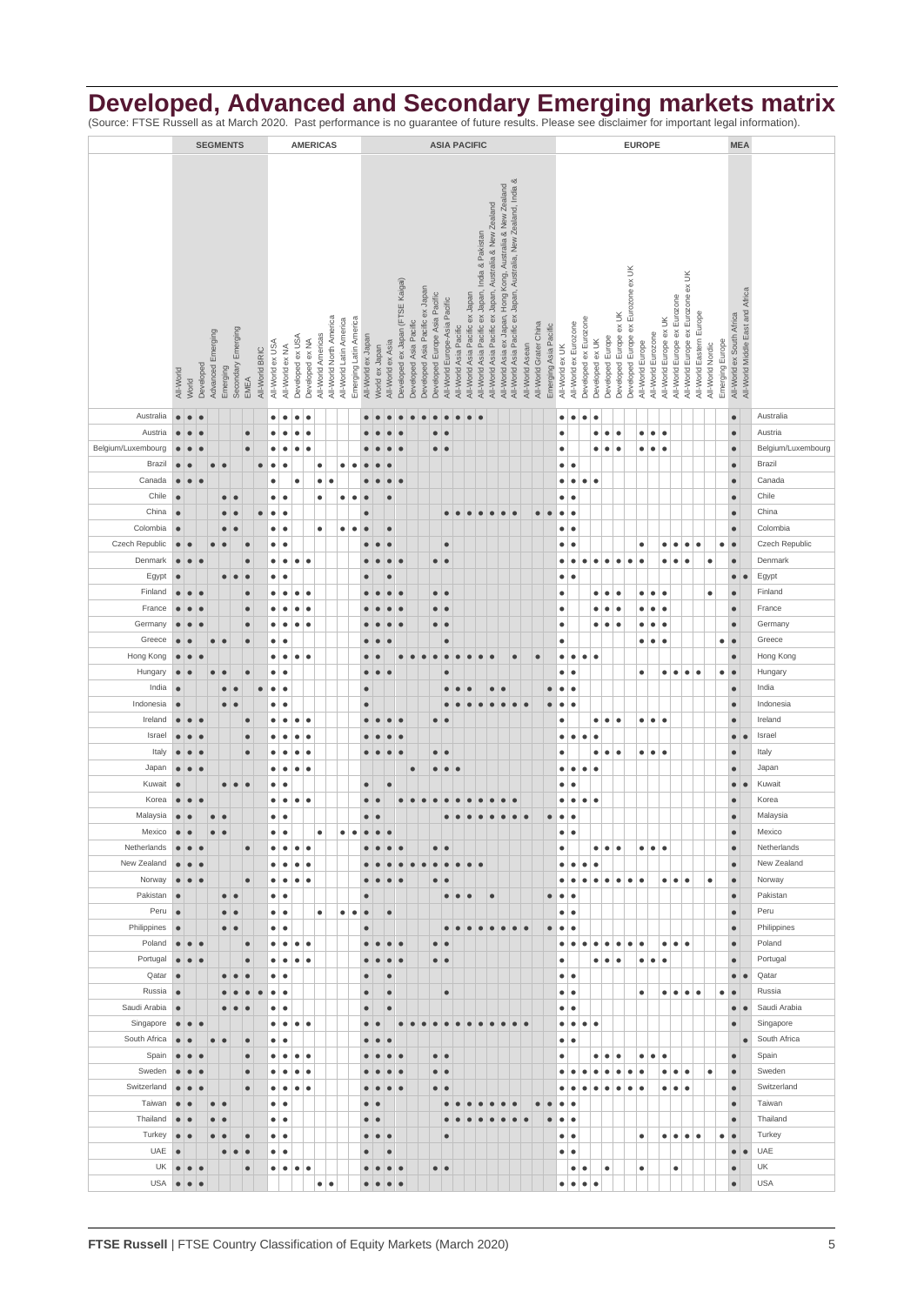#### **For more information about our indexes, please visit ftserussell.com.**

© 2020 London Stock Exchange Group plc and its applicable group undertakings (the "LSE Group"). The LSE Group includes (1) FTSE International Limited ("FTSE"), (2) Frank Russell Company ("Russell"), (3) FTSE Global Debt Capital Markets Inc. and FTSE Global Debt Capital Markets Limited (together, "FTSE Canada"), (4) MTSNext Limited ("MTSNext"), (5) Mergent, Inc. ("Mergent"), (6) FTSE Fixed Income LLC ("FTSE FI"), (7) The Yield Book Inc ("YB") and (8) Beyond Ratings S.A.S. ("BR"). All rights reserved.

FTSE Russell® is a trading name of FTSE, Russell, FTSE Canada, MTSNext, Mergent, FTSE FI, YB and BR. "FTSE®", "Russell®", "FTSE Russell<sup>®</sup>", "MTS<sup>®</sup>", "FTSE4Good<sup>®</sup>", "ICB®", "Mergent®", "The Yield Book<sup>®</sup>", "Beyond Ratings®" and all other trademarks and service marks used herein (whether registered or unregistered) are trademarks and/or service marks owned or licensed by the applicable member of the LSE Group or their respective licensors and are owned, or used under licence, by FTSE, Russell, MTSNext, FTSE Canada, Mergent, FTSE FI, YB or BR. FTSE International Limited is authorised and regulated by the Financial Conduct Authority as a benchmark administrator.

All information is provided for information purposes only. All information and data contained in this publication is obtained by the LSE Group, from sources believed by it to be accurate and reliable. Because of the possibility of human and mechanical error as well as other factors, however, such information and data is provided "as is" without warranty of any kind. No member of the LSE Group nor their respective directors, officers, employees, partners or licensors make any claim, prediction, warranty or representation whatsoever, expressly or impliedly, either as to the accuracy, timeliness, completeness, merchantability of any information or of results to be obtained from the use of FTSE Russell products, including but not limited to indexes, data and analytics, or the fitness or suitability of the FTSE Russell products for any particular purpose to which they might be put. Any representation of historical data accessible through FTSE Russell products is provided for information purposes only and is not a reliable indicator of future performance.

No responsibility or liability can be accepted by any member of the LSE Group nor their respective directors, officers, employees, partners or licensors for (a) any loss or damage in whole or in part caused by, resulting from, or relating to any error (negligent or otherwise) or other circumstance involved in procuring, collecting, compiling, interpreting, analysing, editing, transcribing, transmitting, communicating or delivering any such information or data or from use of this document or links to this document or (b) any direct, indirect, special, consequential or incidental damages whatsoever, even if any member of the LSE Group is advised in advance of the possibility of such damages, resulting from the use of, or inability to use, such information.

No member of the LSE Group nor their respective directors, officers, employees, partners or licensors provide investment advice and nothing contained herein or accessible through FTSE Russell products, including statistical data and industry reports, should be taken as constituting financial or investment advice or a financial promotion.

Past performance is no guarantee of future results. Charts and graphs are provided for illustrative purposes only. Index returns shown may not represent the results of the actual trading of investable assets. Certain returns shown may reflect back-tested performance. All performance presented prior to the index inception date is back-tested performance. Back-tested performance is not actual performance, but is hypothetical. The back-test calculations are based on the same methodology that was in effect when the index was officially launched. However, back-tested data may reflect the application of the index methodology with the benefit of hindsight, and the historic calculations of an index may change from month to month based on revisions to the underlying economic data used in the calculation of the index.

This document may contain forward-looking assessments. These are based upon a number of assumptions concerning future conditions that ultimately may prove to be inaccurate. Such forward-looking assessments are subject to risks and uncertainties and may be affected by various factors that may cause actual results to differ materially. No member of the LSE Group nor their licensors assume any duty to and do not undertake to update forward-looking assessments.

No part of this information may be reproduced, stored in a retrieval system or transmitted in any form or by any means, electronic, mechanical, photocopying, recording or otherwise, without prior written permission of the applicable member of the LSE Group. Use and distribution of the LSE Group data requires a licence from FTSE, Russell, FTSE Canada, MTSNext, Mergent, FTSE FI, YB, BR and/or their respective licensors.